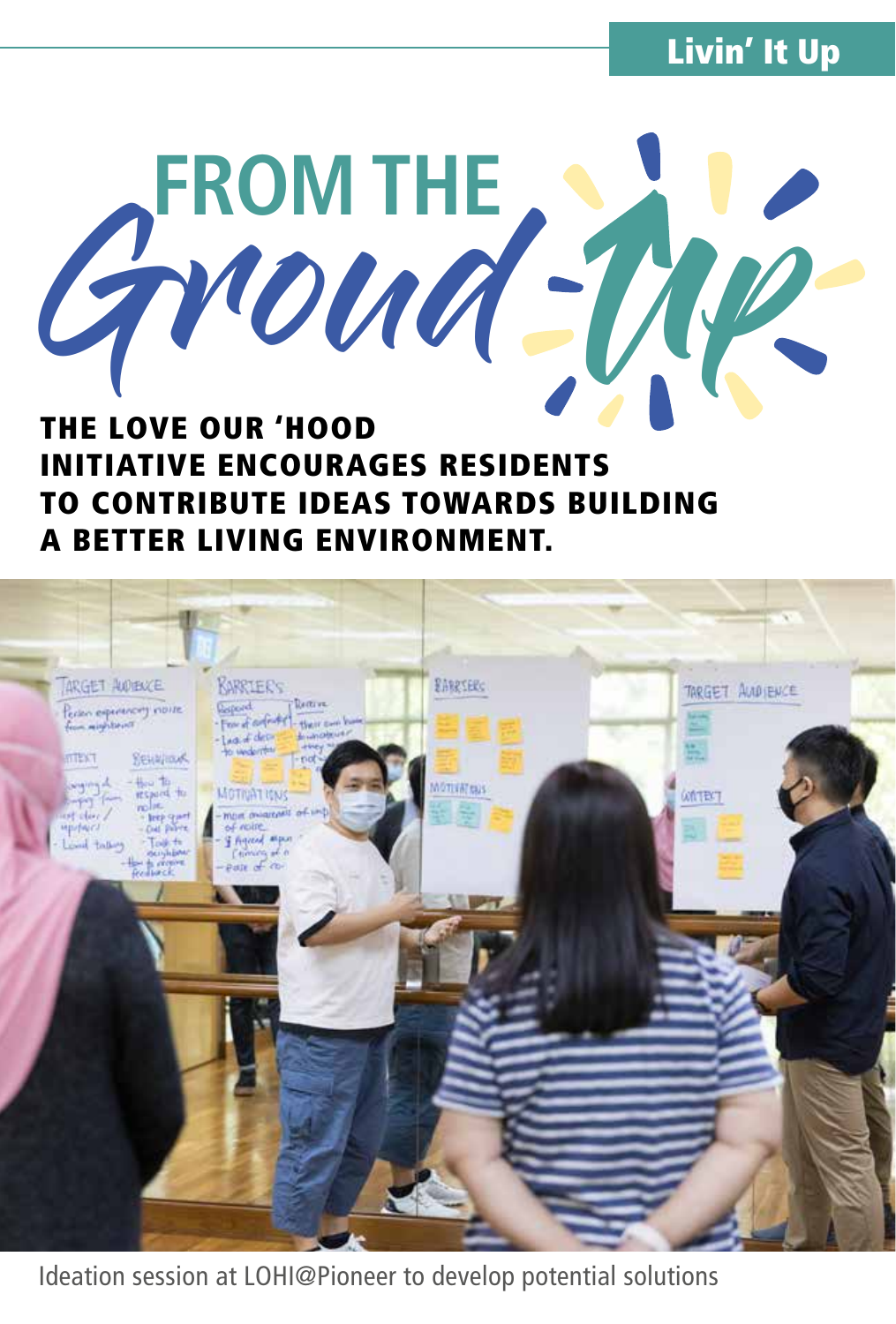Staying together in a high-density living environment has its fair share of challenges. In the spirit of SG Together, the Love Our 'Hood Initiative (LOHI), organised by the Municipal Services Office (MSO), aims to bring residents together to co-create solutions that address municipal issues on the ground.

The initiative was launched in January 2021 in Mountbatten, followed by Pioneer in August the same year. The next LOHI will take place in Bukit Gombak this year.

## **Gracious living in Pioneer**

In LOHI@Pioneer, which wrapped up in October 2021, participants worked together to develop a



Pitching of ideas to Grassroots Adviser Patrick Tay on Zoom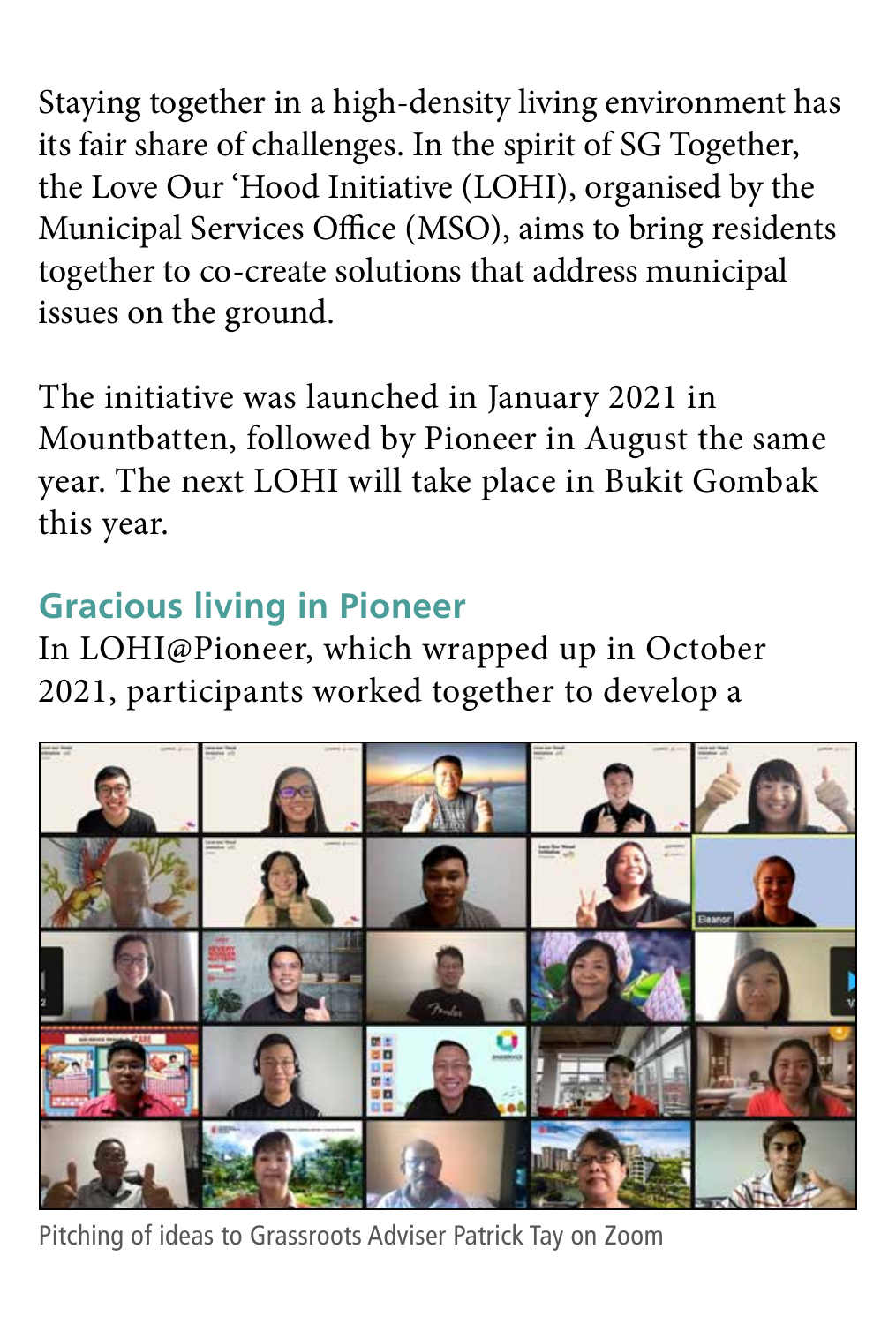

Getting started on LOHI@Pioneer through our field guide

set of community norms on second-hand smoke from residential units and noise from neighbours. The norms serve to provide clarity on accepted behaviours and act as a point of reference to manage disputes, which would lead to greater tolerance and understanding among neighbours.

Part of the process involved seeking residents' opinions via surveys and interviews. Mr Gordon Rong, a participant of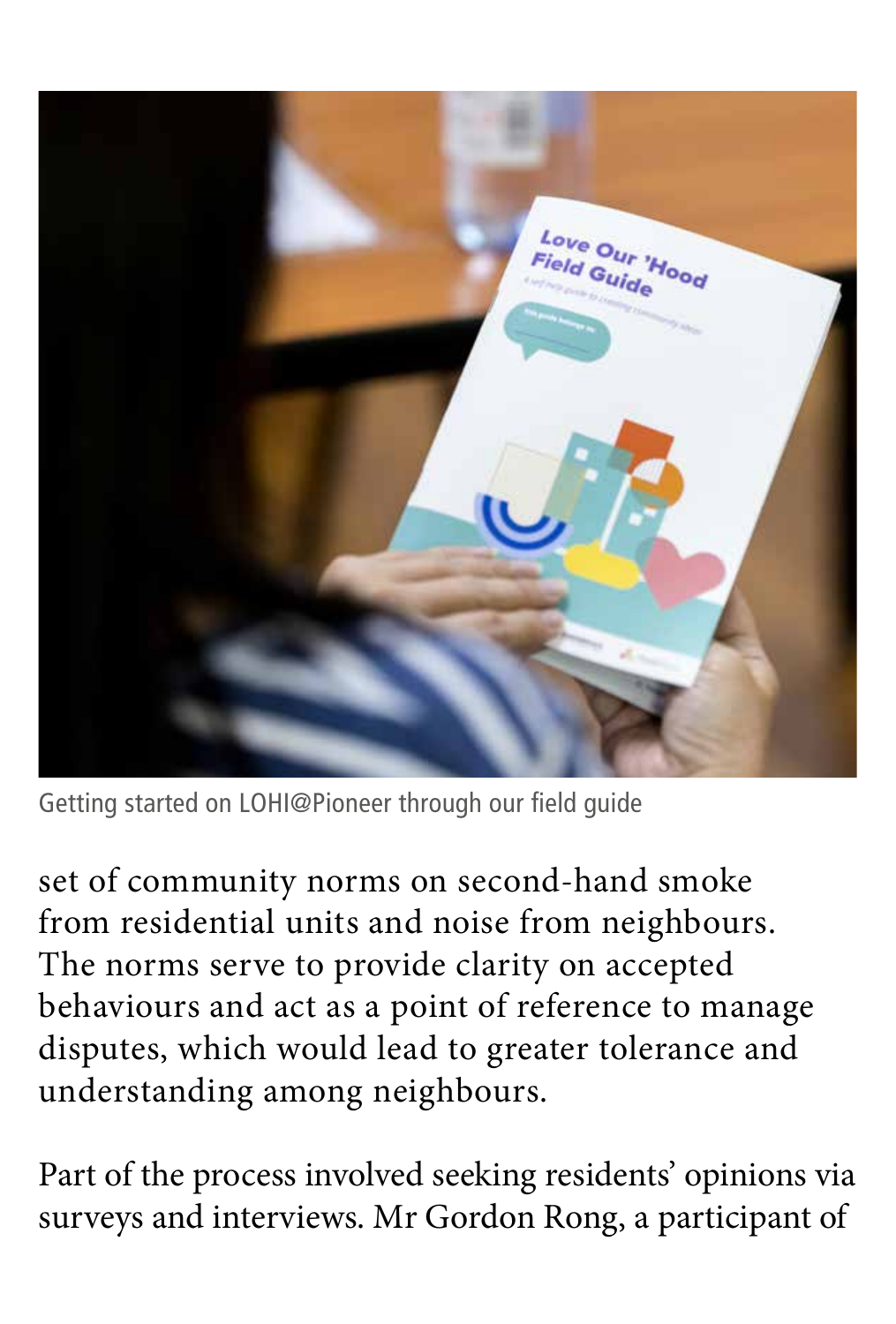

Physical session to understand and discuss municipal issues in Pioneer

LOHI@Pioneer, said that the experience reminded him of the importance of adopting a collaborative approach between grassroots leaders and residents in establishing norms. This is particularly important, as these municipal issues directly involve people living in the community.

Mr Shamendra, Chairman of Pioneer Zone 9 Residents' Network Committee, shared that he was initially unaware of how different groups of residents thought about the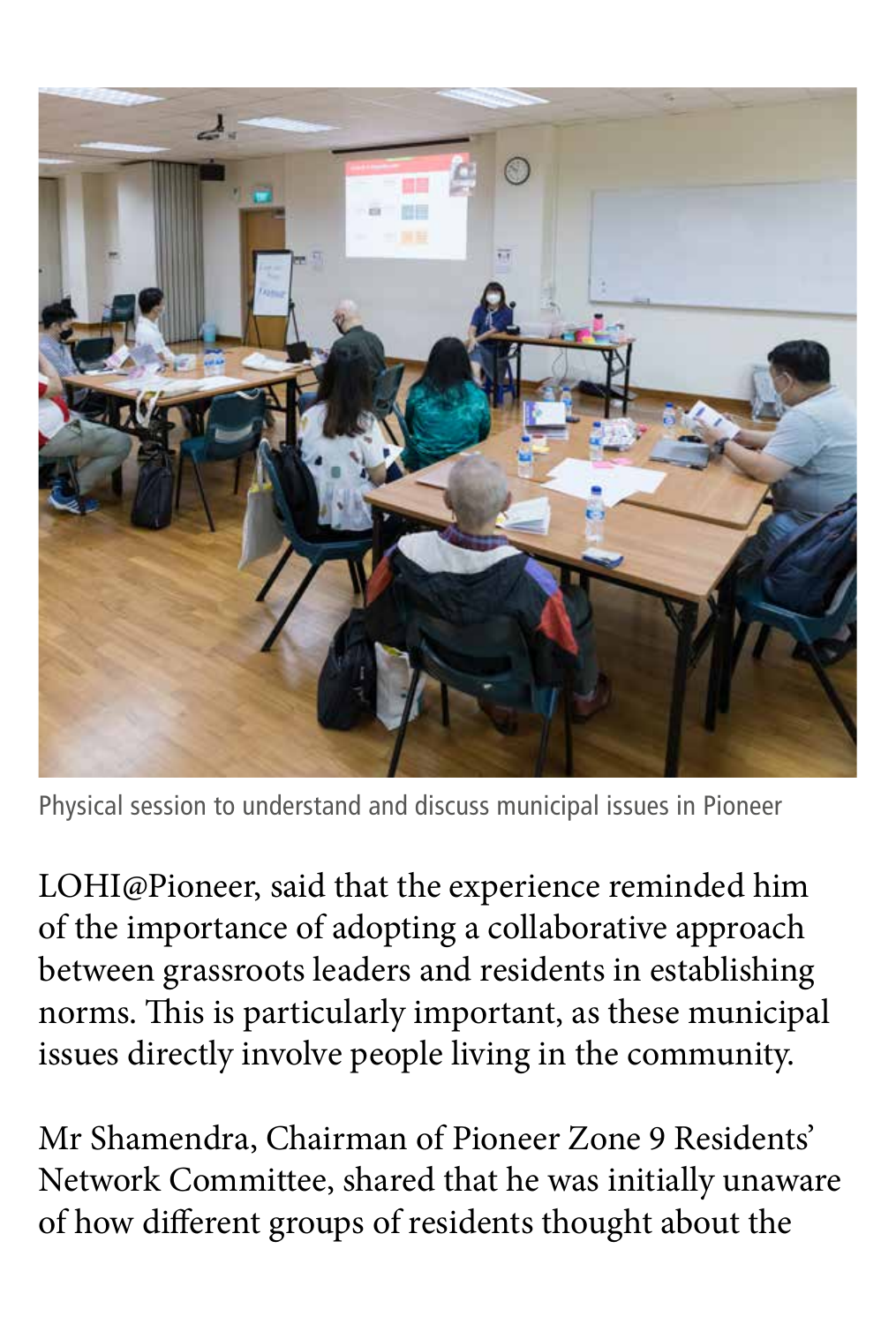issue of second-hand smoke. "(Through the session) I gained a new understanding of how the environment was like for smokers and how they felt. This allowed us to craft norms that encourage residents to extend empathy to those who need to smoke at home," he said.

Some suggestions mooted from these sessions included setting up community-designated smoking spots in selected public areas that would minimise the impact of second-hand smoke on non-smoking residents, and putting up physical calendars at lift lobbies where residents could indicate upcoming renovation dates on them. These ideas were presented to Mr Patrick Tay Teck Guan, BBM, Adviser to Pioneer Grassroots Organisations; the Chair of Pioneer Citizens' Consultative Committee; the MSO; and other agencies at the final session of LOHI@Pioneer.

The MSO is working with interested participants and local grassroots organisations to communicate the norms and pilot the potential ideas in Pioneer.

For more information about LOHI, visit **www.go.gov. sg/loveourhood**. If you are keen to participate in the upcoming LOHI, keep an eye on our Facebook page (**www.facebook.com/OneServiceCommunity**).